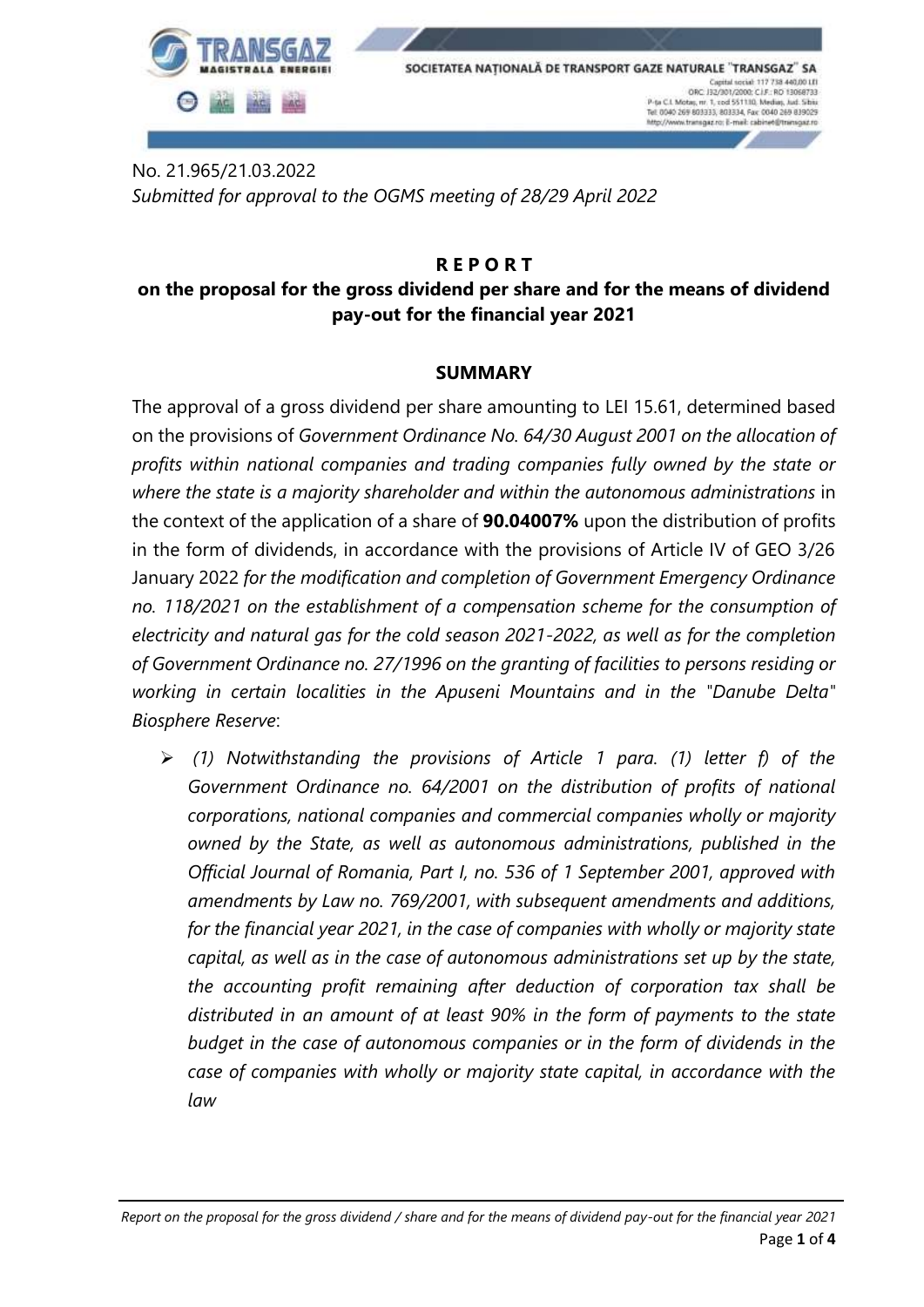*(2) In duly justified cases, the Government may approve by decision the distribution to the state budget, in the form of payments to the state budget in the case of autonomous administrations or in the form of dividends in the case of wholly or majority state-owned companies, of less than 90% of the accounting profit remaining after deduction of corporate income tax, but not less than 50% thereof.*

Distribution of 50% of the net profit of S.N.T.G.N. Transgaz S.A. in 2021 in the form of dividends would make an important contribution to ensuring the source of financing needed by Transgaz to carry out the strategic investment projects included in the company's development programme approved by the National Energy Regulatory Authority and the extensions of the natural gas transmission pipeline system intended to connect the country's localities to the National Transmission System, with a major positive impact on increasing the population's standard of living and the degree of development of the local authorities, as well as increasing the safety of the operation and functioning of the National Transmission System (NTS), which is why the company requested the supervisory authority to support the investment activity of SNTGN Transgaz SA by taking steps to initiate a Government Decision approving the distribution in the form of dividends for the financial year 2021 of 50% of the accounting profit remaining after deduction of corporate income tax.

**At the time of drafting this report, no Government Decision has been issued in accordance with GEO 3/26 January 2022, art. IV, paragraph (2), which is why the proposed distribution of net profit in the form of dividends has been made, in accordance with GEO 3/26 January 2022, art. IV, paragraph (1), in a proportion of 90.04007%.**

The share under Transgaz' revenue and expense budget for 2021, as approved by OGMS Resolution 3/27.04.2021, was 50%.

## **PROPOSAL**

**We submit the following for approval, according to Art. 15.3, letter (e) of Transgaz' updated Articles of Incorporation:**

- **1) The value of the gross dividend per share in amount of LEI 15.61;**
- **2) Dividend pay-out to the shareholders starting with 14 July 2022.**

## **DETAILED CONTENT**

According to Art. 111, paragraph (2) (a) of Law 31/1990 on the trading companies, as amended, and to Art.15, paragraph (3) (e) of Transgaz' Articles of Incorporation, the establishment of the dividend is within the competence of the Company's General Meeting of the Shareholders.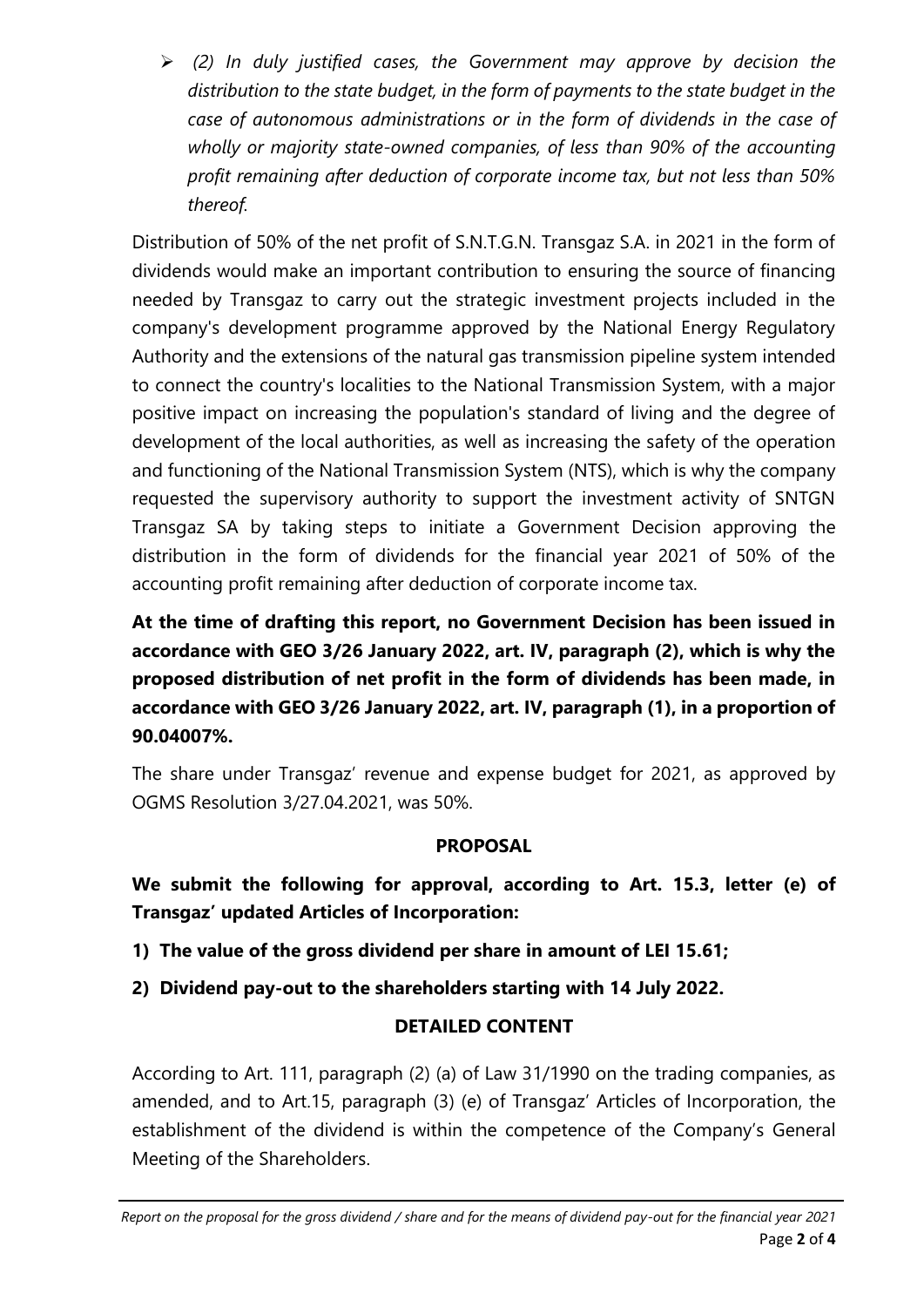The proposal to distribute by destination the net profit amounting to **LEI 186,941,472**  according to *Government Ordinance 64/30 August 2001 on the allocation of profits within national companies and trading companies fully owned by the state or where the state is a majority shareholder and within the autonomous administrations* and GEO 3/26 January 2022, art. IV, para. (1) is as follows:

# **- dividends due to the shareholders LEI 183,789,704.84**

```
- profit for the establishment of own financing sources LEI 3,151,767.16
```
According to the provisions of Art.67, paragraph (2) of Law 31/1990, republished, on trading companies, as amended, dividends are distributed to the shareholders pro rata with their interest in the share capital.

The share capital of Transgaz is LEI 117,738,440 divided into *11,773,844* ordinary, nominative, indivisible *shares* with a nominal value of LEI 10/share.

Thus, the value of the gross dividend is of **LEI 15.61/share**.

According to Art. 86 (5) of Law 24/2017 on the issuers of financial instruments and market operations, the pay-out of the dividends due to shareholders is to be made through the central depository and through the participants to its system.

The date for the start of the dividend pay-out was established considering the following:

- According to Art. 67 (2) of Law 31/1990 on trading companies, `The dividends shall be distributed to the shareholders pro rata with their interest in the paid-up capital, optionally on a quarterly basis, based on the interim financial statements, and annually, after the regularization performed under the annual financial statements, unless the articles of incorporation provides otherwise*.* These may optionally be paid quarterly, within the deadline established by the general meeting of the shareholders, as the case may be, established by special laws, and the differences resulting from the distribution of dividends during the year shall be settled by the annual financial statements. The payment of the differences resulted from the settlement shall be made within 60 days from the date when the annual financial statements related to the closed financial year were approved.
- **EXTHE provisions of Art. 178(2) of Regulation 5/2018 of the Financial Supervisory** Authority contemplate that "*in the case of the dividends, the General Meeting of the Shareholders shall establish as payment date a business day which falls after the registration date within 15 working days, at the most, but not later than 6 months from the date of the General Meeting of the Shareholders establishing the dividends"*;

*Report on the proposal for the gross dividend / share and for the means of dividend pay-out for the financial year 2021* Page **3** of **4**